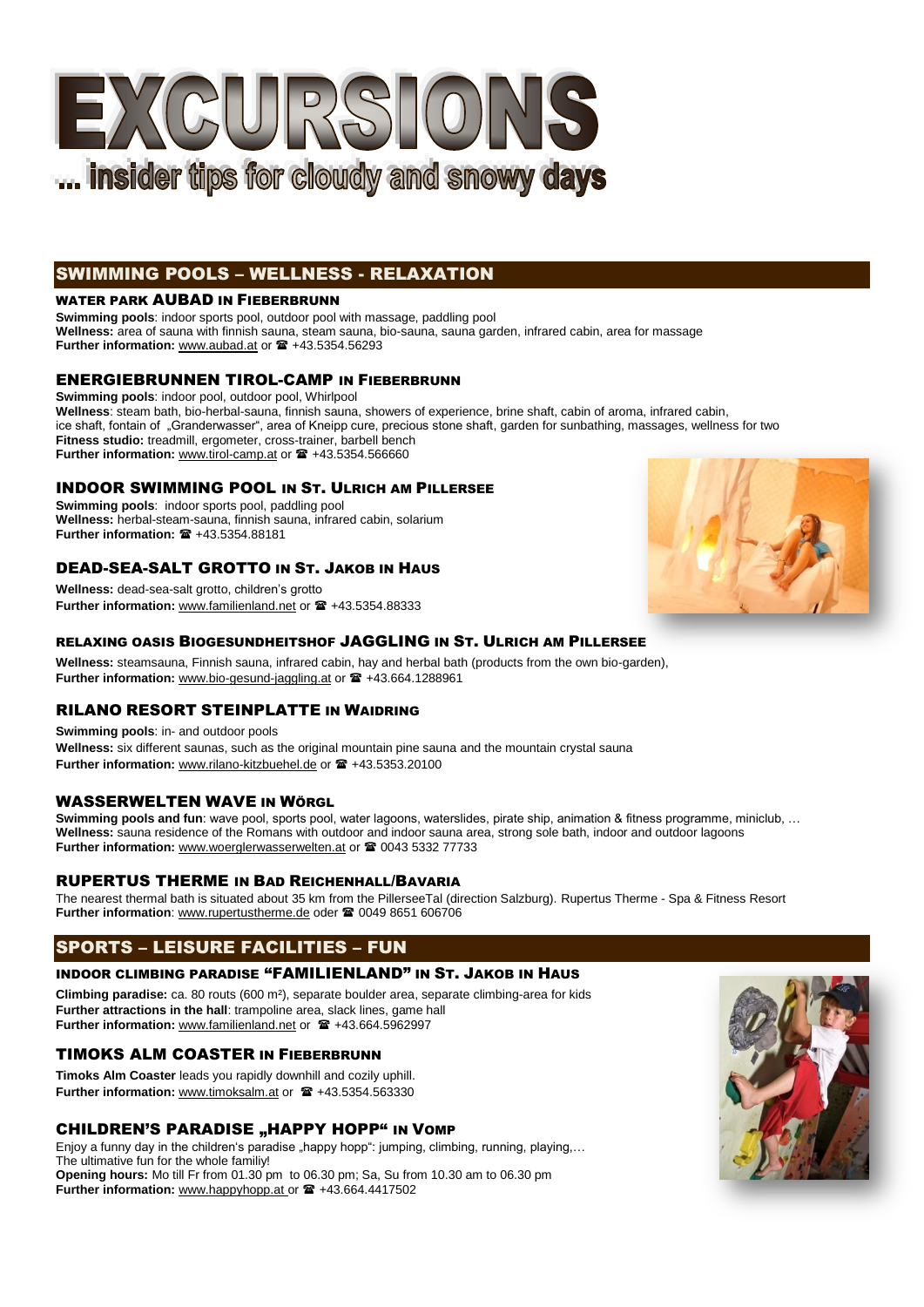## ADVENTURE

## CAVE "LAMPRECHTSHÖHLE" IN ST. MARTIN BEI LOFER

The Lamprechtshöhle with its total length of approx. 51 kilometers is one of the largest systems of caves in Europe.

**Opening hours:** Nov. - April every weekend from 9 am to 5 pm Further information: [www.naturgewalten.at](http://www.naturgewalten.at/) or  $\mathbf{\mathcal{F}}$  +43.6582.8343

## SILVER MINE IN SCHWAZ

It is the biggest silver mine of the Middle Ages. After a half mile ride with a train a unique underground experience awaits you. Follow the traces of miners who searched for silver and copper and immerse in a time when earth was still a disc...

**Opening hours:** October – April from 10 am to 4 pm (closed from mid of November till 25<sup>th</sup> December 2011) Further information: [www.silberbergwerk.at](http://www.silberbergwerk.at/) or  $\mathbf{\hat{m}}$  +43.5242.72372

#### SALZWELTEN IN HALLEIN BEI SALZBURG

Fun, adventure and mystical moments are waiting for you in the ancient empire of the "white gold". Get inside the pit comfortably by a special train and slip down the slideway to reach the subterranean salt lake.

**Opening hours:** November - March from 10 am to 3 pm with guided tours every hour; April 9 am to 5 pm Further information: [www.salzwelten.at](http://www.salzwelten.at/) or  $\mathbf{\mathcal{F}}$  +43.6132.2008511

# MUSEUMS – EXHIBITIONS – GUIDED TOURS

## MUSEUM KITZBÜHEL IN KITZBÜHEL

The museum Kitzbühel provides you an unique insight into the history and the culture of the city and the surrounding. Furthermore you can wonder the extraordinary gallery of the famous local artist Alfons Walde. Further information: www.museum-kitzbuehel.at or  $\mathbf{\mathcal{F}}$  +43.5356.67274

#### **KERZENWELT IN BRIXI FGG**

In an unique wax museum you can have a look at amazing handmade wax figures (Mozart, Snow White crucifixion of Jesus Christ,…) If you are at least 12 participants you can joy a guided tour for free! **Opening hours:** November - April Mo to Fr from 08.30 am to 05.30 pm and Sa from 08.30 am to 1 pm **Further information:** [www.kerzenwelt.at](http://www.kerzenwelt.at/) or  $\mathbf{F}$  +43.5337.64576 (Brixlegg)

## SWAROVSKI CRYSTAL WORLDS IN WATTENS

Enjoy a journey in a world of sparkling phantasy. **Opening hours:** daily from 9 am to 5.30 pm (closed from 7<sup>th</sup> to 18<sup>th</sup> November 2011) Further information: [kristallwelten.swarovski.com](http://www.silberbergwerk.at/) or <sup>2</sup> +43.5224.5003849

#### PLANETARIUM IN SCHWAZ

A cosmic cinema. Opened daily! Further information: [www.planetarium.at](http://www.planetarium.at/) or  $\mathbf{\mathcal{F}}$  +43.5242.72129

#### KISSLINGER CRYSTAL GLASS IN RATTENBERG

"Experience and understand tradition." Accompanied by this motto you can enjoy an exhilarating guided tour through the glass factory for free! **Opening hours:** Mo - Fr from 8.30 am to 12 am and 1 pm to 5pm **Further information:** [www.kisslinger-kristal.com](http://www.kisslinger-kristal.com/) or  $\mathbf{\mathbb{R}}$  +43.5337.62317

#### RIEDEL "SINNFONIE" IN KUFSTEIN

Seeing, hearing, smelling, feeling, tasting. Come and see how the glassmakers create a "Sinnfonie" from the versatile material of glass. **Opening hours:** Mo - Fr from 9 am to 12 am and 1 pm to 4 pm Further information: [www.riedel.com](http://www.riedel.com/) or  $\approx$  +43.5372.64896

#### THE TIROL PANORAMA IN INNSBRUCK

Due to the essential relocation of the gigantic panoramic painting, the "Riesenrundgemälde", and the new construction of the adjoining museum, a new concept could be realized on the Bergisel hill.

**Opening hours:** daily from 9 am to 5 pm (4.30 pm last entre) Further information: [www.tiroler-landesmuseen.at](http://www.tiroler-landesmuseen.at/) or  $\mathbf{\mathcal{F}}$  +43.512.59489-611



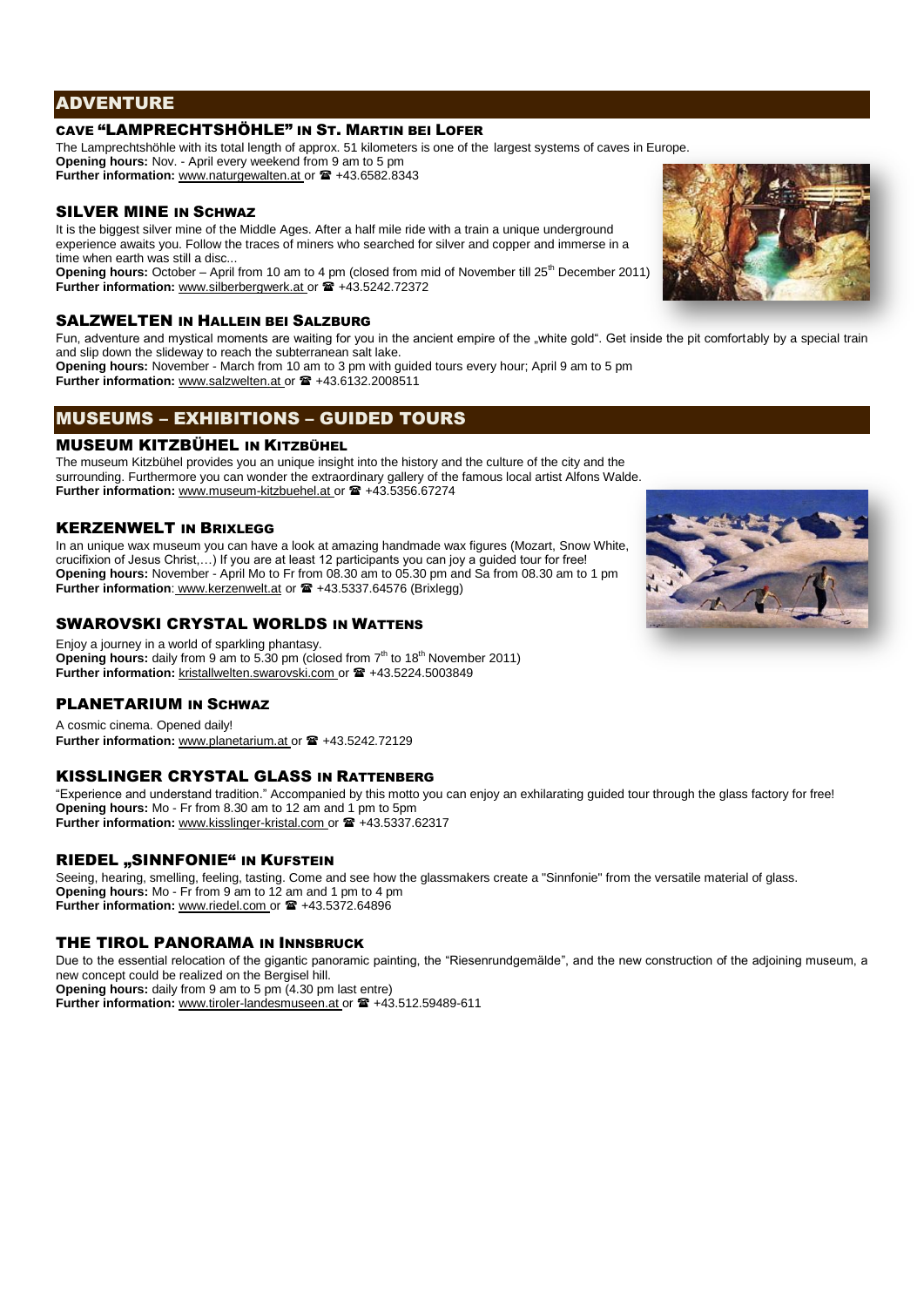# MUSEUMS – EXHIBITIONS – GUIDED TOURS

#### NATIONALPARKWORLDS IN MITTERSILL

Visitors stroll through eight successive "nature rooms", in the process getting to know and better understand the extraordinary diversity of the Alps' biggest nature sanctuary.

**Opening hours:** daily from 9 am to 6 pm

Further information: www.nationalparkzentrum.at or  $\mathbf{\mathcal{F}}$  +43.6562.40939

## HAUS DER NATUR IN SALZBURG

The "Haus der Natur" is a natural history museum. It houses a large exhibition about all aspects of nature, a Science Center, an aquarium and a reptile-zoo. **Opening hours:** daily from 9 am to 5 pm Further information: [www.hausdernatur.at](http://www.hausdernatur.at/) or <sup>1</sup>/<sub>43</sub>.662.842653

#### STIEGL-BRAUWELT IN SALZBURG

Here, where the green malt used to be spread out for germination, the secrets of beer brewing are Presented in colorful and exciting style. Learn why "Stiegl" brews almost exclusively with Austrian raw ingredients, and why the brewery adheres to the Bavarian Purity Law. Watch the brewers up close as they make the beer of the month.

**Opening hours:** daily from 10 am to 5 pm Further information: www.brauwelt.at or  $\mathbf{F}$  +43.662.83871492

# HANGAR 7 FLUGMUSEUM IN SALZBURG

Much of the fascination of Hangar-7 lies in its architecture. If you are standing inside the vaults of Heaven seem to open up above the historic aircraft and exhibits. **Admission to the flight museum is for free! Opening hours:** daily from 9 am to 10 pm Further information: www.hangar-7.com or <sup>2</sup>+43.662.219777

#### DOKUMENTATION OBERSALZBERG IN BERCHTESGADEN

The Dokumentation Obersalzberg is a permanent exhibition of the history of Obersalzberg and the Nazi dictatorship by the Institute of Contemporary History. **Opening hours:** November - March Tue till Sun from 10 am to 3 pm

Further information: [www.obersalzberg.de](http://www.obersalzberg.de/) or <sup>2</sup>0049 8652 947960

# CULTURE & CULINARY DELIGHTS

## **GENUSSWERKSTATT "GASSOIDHOF" IN FIEBERBRUNN**

PillerseeTal snack. Costs: € 12,50/person (including snack, one drink and three diverse "Stampei" of Schnaps.) **Opening hours:** daily after registration Further information and registration: <sup>2</sup>+43.664.73597074

#### EXPERIENCE CHEESE DAIRY "WILDER KÄSER" IN GASTEIG BEI KIRCHDORF

Enjoy in a 500 year old farm best tyrolean products of the "Wilder Käser". **Opening hours:** 16<sup>th</sup> December - April 9 am to 6 pm; Sunday and Monday closed! Further information: [www.wilder-kaeser.at](http://www.wilder-kaeser.at/) or <sup>2</sup>+43.5352.63666

#### ALPINE EXPERIENCE DAIRY IN MAYRHOFEN IM ZILLERTAL

You are invited to experience the world of an alpine dairyman. Have a look at their work, how fresh milk becomes a product of quality, ... **Opening hours:** daily from 10 am to 3 pm

Further information: [www.sennerei-zillertal.at](http://www.sennerei-zillertal.at/) or <sup>1</sup>+43.5285.62713

## **ZOOS**

## GAME PARK IN AURACH

Embedded in the heart of the Kitzbüheler Alps, situated 1.100 m above the sea level, you discover the paradise of nature and animals. **Opening hours:** Christmas – May, Wed till Sun from 10 am to 5 pm Further information: [www.wildpark-tirol.at](http://www.wildpark-tirol.at/) or <sup>2</sup>+43.5356.65251

#### ALPENZOO IN INNSBRUCK

The Alpenzoo can only offer you a glimpse of alpine flora and fauna. It accommodate about 3000 animals in all, mainly vertebrates: 20 of the 80 alpine mammal species, 60 bird, 11 reptile and 6 amphibian species as well as nearly all alpine fish species. **Opening hours:** November – March from 9 am till 5 pm; April from 9 am till 6 pm Further information: [www.alpenzoo.at](http://www.alpenzoo.at/) or  $\mathbf{F}$  +43.512.292323

#### ZOO SALZBURG IN SALZBURG

The unique zoo territory at the foot of the Hellbrunner Mountain with the steep rocky Cliffside on one side and the hilly floodplain landscape on the other is home for around 800 animals. **Opening hours:** daily from 9 am Further information: [www.salzburg-zoo.at](http://www.salzburg-zoo.at/) or  $\mathbf{\mathcal{C}}$  +43.662.8201760